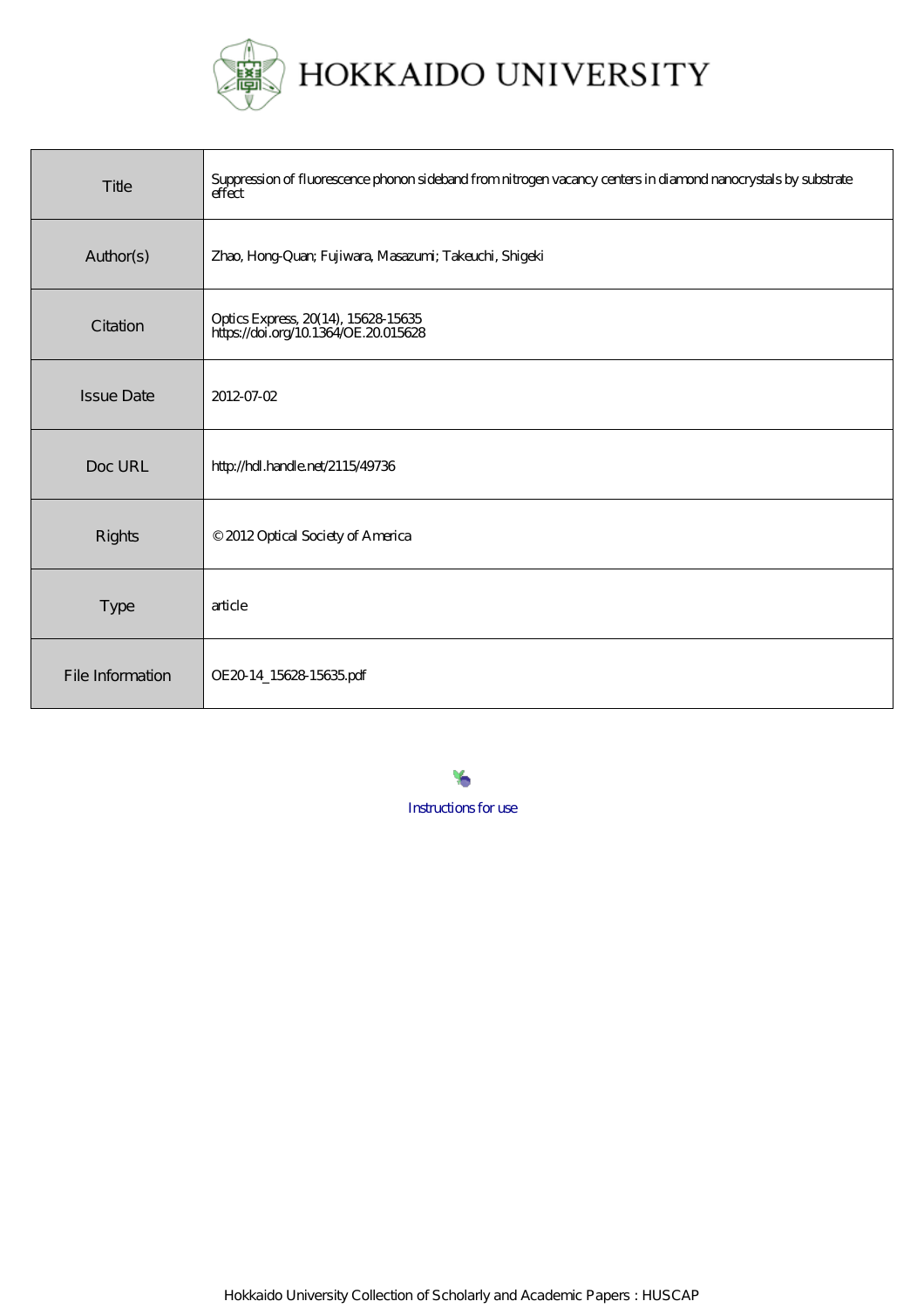# **Suppression of fluorescence phonon sideband from nitrogen vacancy centers in diamond nanocrystals by substrate effect**

**Hong-Quan Zhao,1,2 Masazumi Fujiwara,1,2 and Shigeki Takeuchi1,2,\***

*<sup>1</sup>Research Institute for Electronic Science, Hokkaido University, Sapporo 060-0812, Japan 2 The Institute of Scientific and Industrial Research, Osaka University, Osaka 567-0047, Japan \* takeuchi@es.hokudai.ac.jp* 

**Abstract:** Substrates effect is observed on the suppression of the phonon sideband from nitrogen vacancy (NV) centers in 50nm diamond nanocrystals at cryogenic temperatures. As a quantitative parameter of the population of phonon sidebands, the Debye–Waller factor is estimated from fluorescence spectra on glass, silicon, and silica-on-silicon substrates. Fluorescence spectra of negatively charged NV centers in nanodiamonds on silica-on-silicon substrates have average and maximum Debye–Waller factors of 12.7% (which is about six times greater than that of samples on glass substrates) and 19.3%, respectively. This effect is expected to be very important for future applications of NV centers in quantum information science and nanosensing.

© 2012 Optical Society of America

**OCIS codes: (**300.0300) Spectroscopy; (300.2530) Fluorescence, laser-induced; (160.2220) Defect-center materials.

## **References and links**

- 1. F. Jelezko and J. Wrachtrup, "Single defect centres in diamond: A review," Phys. Status Solidi **203**(13), 3207– 3225 (2006) (a).
- 2. Y. S. Park, A. K. Cook, and H. L. Wang, "Cavity QED with diamond nanocrystals and silica microspheres," Nano Lett. **6**(9), 2075–2079 (2006).
- 3. L. Childress, M. V. Gurudev Dutt, J. M. Taylor, A. S. Zibrov, F. Jelezko, J. Wrachtrup, P. R. Hemmer, and M. D. Lukin, "Coherent dynamics of coupled electron and nuclear spin qubits in diamond," Science **314**(5797), 281–285 (2006).
- 4. A. Batalov, V. Jacques, F. Kaiser, P. Siyushev, P. Neumann, L. J. Rogers, R. L. McMurtrie, N. B. Manson, F. Jelezko, and J. Wrachtrup, "Low temperature studies of the excited-state structure of negatively charged nitrogen-vacancy color centers in diamond," Phys. Rev. Lett. **102**(19), 195506 (2009).
- 5. Ph. Tamarat, T. Gaebel, J. R. Rabeau, M. Khan, A. D. Greentree, H. Wilson, L. C. L. Hollenberg, S. Prawer, P. Hemmer, F. Jelezko, and J. Wrachtrup, "Stark shift control of single optical centers in diamond," Phys. Rev. Lett. **97**(8), 083002 (2006).
- 6. Y. M. Shen, T. M. Sweeney, and H. L. Wang, "Zero-phonon linewidth of single nitrogen vacancy centers in diamond nanocrystals," Phys. Rev. B **77**(3), 033201 (2008).
- 7. P. Siyushev, V. Jacques, I. Aharonovich, F. Kaiser, T. Müller, L. Lombez, M. Atatüre, S. Castelletto, S. Prawer, F. Jelezko, and J. Wrachtrup, "Low-temperature optical characterization of a near-infrared single-photon emitter in nanodiamonds," New J. Phys. **11**(11), 113029 (2009).
- 8. M. Barth, S. Schietinger, T. Schröder, T. Aichele, and O. Benson, "Controlled coupling of NV defect centers to plasmonic and photonic nanostructures," J. Lumin. **10**, 1016 (2010).
- 9. T. D. Ladd, F. Jelezko, R. Laflamme, Y. Nakamura, C. Monroe, and J. L. O'Brien, "Quantum computers," Nature **464**(7285), 45–53 (2010).
- 10. K. Kojima, H. F. Hofmann, S. Takeuchi, and K. Sasaki, "Nonlinear interaction of two photons with a onedimensional atom: spatiotemporal quantum coherence in the emitted field," Phys. Rev. A **68**(1), 013803 (2003).
- 11. H. F. Hofmann, K. Kojima, S. Takeuchi, and K. Sasaki, "Entanglement and four-wave mixing effects in the dissipation-free nonlinear interaction of two photons at a single atom," Phys. Rev. A **68**(4), 043813 (2003).
- 12. M. Fujiwara, K. Toubaru, T. Noda, H.-Q. Zhao, and S. Takeuchi, "Highly efficient coupling of photons from nanoemitters into single-mode optical fibers," Nano Lett. **11**(10), 4362–4365 (2011).
- 13. C.-H. Su, A. D. Greentree, and L. C. L. Hollenberg, "Towards a picosecond transform-limited nitrogen-vacancy based single photon source," Opt. Express **16**(9), 6240–6250 (2008).
- 14. E. Knill, R. Laflamme, and G. J. Milburn, "A scheme for efficient quantum computation with linear optics," Nature **409**(6816), 46–52 (2001).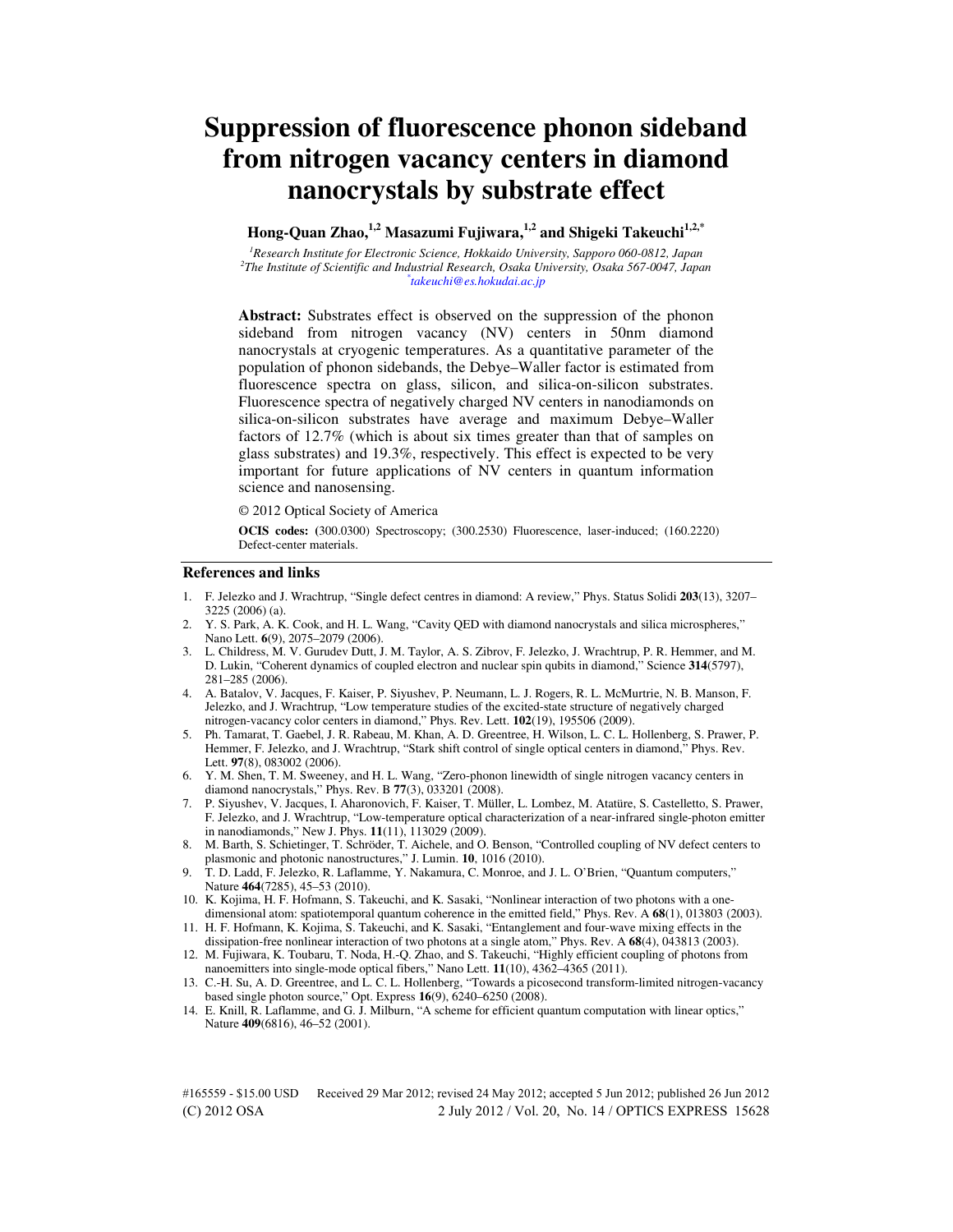- 15. T. Nagata, R. Okamoto, J. L. O'brien, K. Sasaki, and S. Takeuchi, "Beating the standard quantum limit with four-entangled photons," Science **316**(5825), 726–729 (2007).
- 16. R. Okamoto, J. L. O'Brien, H. F. Hofmann, T. Nagata, K. Sasaki, and S. Takeuchi, "An entanglement filter," Science **323**(5913), 483–485 (2009).
- 17. R. Okamoto, J. L. O'Brien, H. F. Hofmann, and S. Takeuchi, "Realization of a Knill-Laflamme-Milburn controlled-NOT photonic quantum circuit combining effective optical nonlinearities," Proc. Natl. Acad. Sci. U.S.A. **108**(25), 10067–10071 (2011).
- 18. T. M. Babinec, B. J. M. Hausmann, M. Khan, Y. N. Zhang, J. R. Maze, P. R. Hemmer, and M. Loncar, "A diamond nanowire single-photon source," Nat. Nanotechnol. **5**(3), 195–199 (2010).
- 19. L. Childress, M. V. Gurudev Dutt, J. M. Taylor, A. S. Zibrov, F. Jelezko, J. Wrachtrup, P. R. Hemmer, and M. D. Lukin, "Coherent Dynamics of Coupled Electron and Nuclear Spin Qubits in Diamond," Science **314**(5797), 281–285 (2006).
- 20. T. Schröder, F. Gädeke, M. J. Banholzer, and O. Benson, "Ultrabright and efficient single-photon generation based on nitrogen-vacancy centres in nanodiamonds on a solid immersion lens," New J. Phys. **13**(5), 055017 (2011).
- 21. J. Wolters, A. W. Schell, G. Kewes, N. Nüsse, M. Schoengen, H. Döscher, T. Hannappel, B. Löchel, M. Barth, and O. Benson, "Enhancement of the zero phonon line emission from a single nitrogen vacancy center in a nanodiamond via coupling to a photonic crystal cavity," Appl. Phys. Lett. **97**(14), 141108 (2010).
- 22. S. Schietinger, M. Barth, T. Aichele, and O. Benson, "Plasmon-enhanced single photon emission from a nanoassembled metal-diamond hybrid structure at room temperature," Nano Lett. **9**(4), 1694–1698 (2009).
- 23. A. Faraon, P. E. Barclay, C. Santori, K.-M. C. Fu, and R. G. Beausoleil, "Resonant enhancement of the zerophonon emission from a colour centre in a diamond cavity," Nat. Photonics **5**(5), 301–305 (2011).
- 24. Y. S. Park, A. K. Cook, and H. L. Wang, "Cavity QED with diamond nanocrystals and silica microspheres," Nano Lett. **6**(9), 2075–2079 (2006).
- 25. R. H. Silsbee, "Thermal broadening of the Mössbauer line and of narrow-line electronic spectra in solids," Phys. Rev. **128**(4), 1726–1733 (1962).
- 26. M. N. Sapozhnikov, "Zero-phonon transitions in the optical spectra of impurity molecular crystals," Phys. Status Solidi **75**(1), 11–51 (1976) (b).
- 27. J. R. Maze, P. L. Stanwix, J. S. Hodges, S. Hong, J. M. Taylor, P. Cappellaro, L. Jiang, M. V. G. Dutt, E. Togan, A. S. Zibrov, A. Yacoby, R. L. Walsworth, and M. D. Lukin, "Nanoscale magnetic sensing with an individual electronic spin in diamond," Nature **455**(7213), 644–647 (2008).
- 28. D. Englund, B. Shields, K. Rivoire, F. Hatami, J. Vučković, H. Park, and M. D. Lukin, "Deterministic coupling of a single nitrogen vacancy center to a photonic crystal cavity," Nano Lett. **10**(10), 3922–3926 (2010).
- 29. J. R. Rabeau, A. Stacey, A. Rabeau, S. Prawer, F. Jelezko, I. Mirza, and J. Wrachtrup, "Single nitrogen vacancy centers in chemical vapor deposited diamond nanocrystals," Nano Lett. **7**(11), 3433–3437 (2007).
- 30. C. Kurtsiefer, B. Mayer, S. Zarda, and H. Weinfurter, "Stable solid-state source of single photons," Phys. Rev. Lett. **85**(2), 290–293 (2000).
- 31. H-Q, Zhao, M. Fujiwara, and S. Takeuchi, Research Institute of Electronic Science, Hokkaido University, 8–1 Mihogaoka, Ibaraki, Osaka, JAPAN, 567–0047, are preparing a manuscript to be called "Temperature dependence of fluorescence spectra of nitrogen vacancy centers in diamond nanocrystals deposited on different substrates."

# **1. Introduction**

Nitrogen vacancy (NV) centers have excited great interest in recent years as they have many advantageous properties including robustness, optical transitions with long coherence times, and very long spin coherence times [1–5]. Of the many advantageous optical properties of NV centers, zero-phonon transitions in fluorescence spectra have been extensively investigated both theoretically and experimentally [6–8]. These transitions give rise to a very narrow zero-phonon line (ZPL) with a line width of tens of MHz [6]. The ZPL of negatively charged NV centers in nanodiamonds have been known to be particularly prospective in the future quantum information processing [9], photonic quantum memories/gates [10], and nano magnetic sensors [11]. For example, it allows the generation of a narrow-band indistinguishable single photons [12] needed for quantum computation [13,14], quantum repeaters and quantum metrology [15–17].

Unlike NV centers in bulk diamond crystals, NV centers in nanodiamonds can be used to fabricate nanodevices using a bottom-up approach [18–20]. However, NV centers in nanodiamonds suffer from strong phonon sidebands, even at cryogenic temperatures [21]. These broad and intense phonon sidebands are very detrimental in quantum optical systems since the high probability of a transition to the phonon sidebands greatly reduces the probability of the zero-phonon transition in a two-level system. Techniques for overcoming this problem include enhancing the zero-phonon transition by coupling to the modes of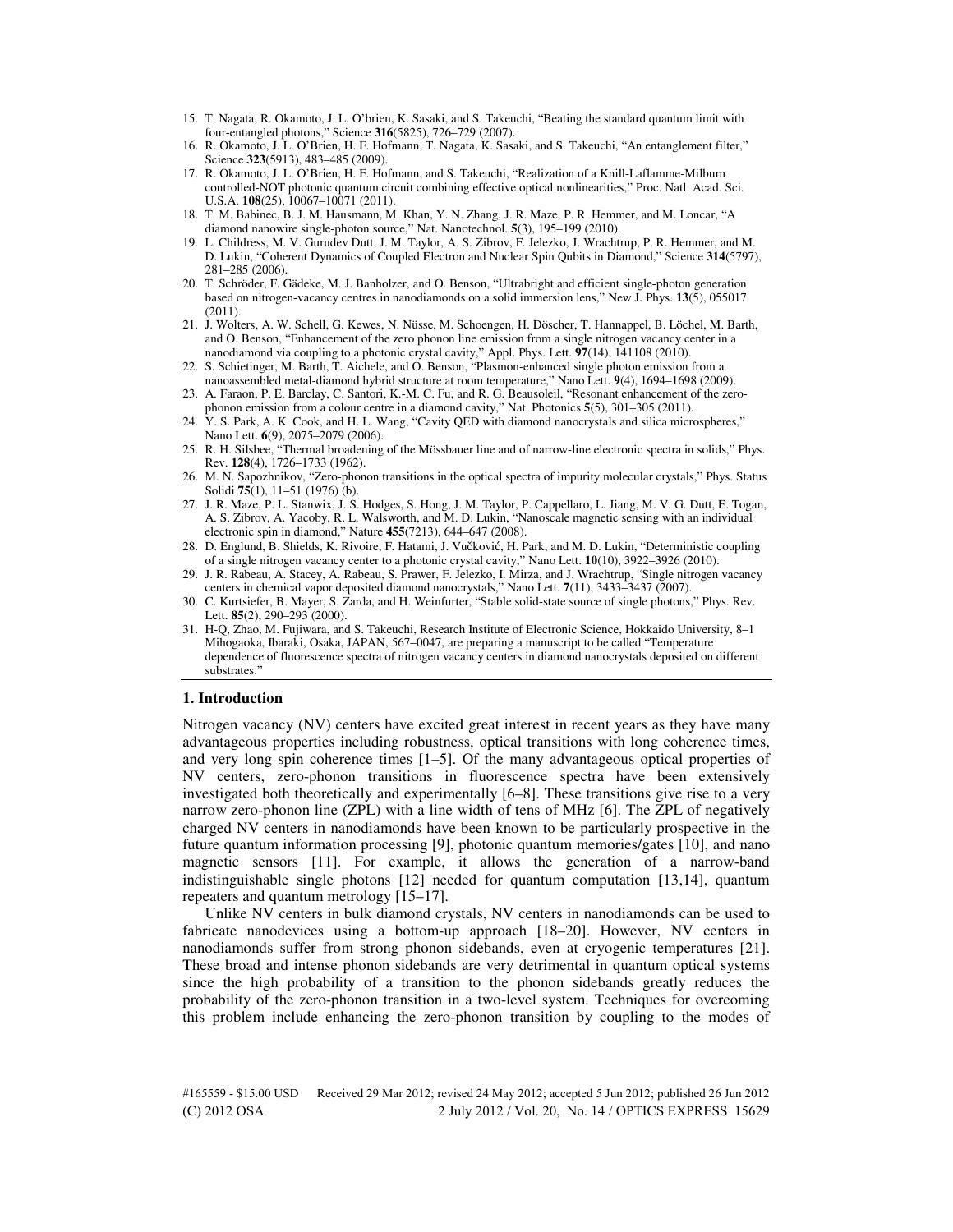optical microcavities or waveguides using the Purcell effect [22–24], and succeeded in enhancing the fraction of NV emission into ZPL from about 3% to 16%.

As a simple alternative method, here, we report that certain substrates suppress phonon sidebands of NV centers in diamond nanocrystals. We found that the phonon sidebands are strongly suppressed when diamond nanocrystals are distributed on silicon or silica-on-silicon substrates. As a quantitative parameter of the phonon sideband population, the Debye–Waller factors [25,26] of diamond nanocrystals on glass, silicon, and silica-on-silicon substrates are estimated from their fluorescence spectra. Samples on silica-on-silicon substrates are estimated to have an average Debye–Waller factor of 12.7%, which is six times greater than that of samples on glass substrates. A maximum Debye-Waller factor of 19.3% is recorded. This is expected to be very important for applications of NV centers in quantum information science and nanosensing [27].

#### **2. Experimental methods and setups**

Type Ib diamond nanocrystals (Microdiamant GMBH) with an average size of 50 nm were used in the present experiments. NV centers naturally existed in some diamond nanocrystals. Monocrystalline suspensions of these diamonds were purified by centrifuging 10 times. The nanodiamonds were deposited on glass (thickness:  $170 \mu m$ ), undoped Si (thickness:  $250 \mu m$ ), and  $\text{SiO}_2$  (~2  $\mu$ m) on Si (250  $\mu$ m) (SiO<sub>2</sub>/Si) substrates. These substrates were organically cleaned by a dilute aqueous detergent (SCAT 20X-N) to remove any organic contamination and they were then repeatedly rinsed in deionized water by ultrasonic cleaning to remove any residual water-soluble organic solvent. The substrate surfaces were then made hydrophilic to realize a uniform distribution of diamond nanocrystals (for glass slides:  $HCI:H<sub>2</sub>O = 1:5$ ; room temperature; 10 min; for Si: NaOH: $H_2O = 1:5$ ; room temperature; 10 min). Diamond nanocrystals were then spin coated on the substrate surfaces. The substrates were attached to the cold finger of a cryostat (Microstat, Oxford Instruments).

A home-made laser scanning confocal microscope (Fig. 1) was used to obtain images. The microscope used a continuous-wave green (543.5 nm) laser for pumping. The polarization of the incident pump beam was converted from linear to circular by a quarter-wave plate. The beam was then collimated and focused by an objective lens (LCPLFLN-LCD, Olympus; numerical aperture:  $0.7$ ). We employed a pinhole whose diameter of 20  $\mu$ m was very close to the width of the laser beam waist at the focal point to increase the signal-to-noise ratio. Diamond crystals containing NV centers were then irradiated by a focused laser spot with a diameter of about 800 nm. The cryostat was stiffly mounted on a heavy optical table to prevent the cryostat from vibrations coming from liquid helium transfer tube. The laser focus spots did not drift noticeably over a typical data accumulation time of about 10 min. The confocal system is controlled by a mechanical motor controller with three degrees of freedom and a precision of 100 nm. When necessary, a Hanbury-Brown and Twiss (HBT) [6] interferometer was used to further confirm the presence of single or multiple NV centers by checking second-order photon correlation histograms ( $g^{(2)}(\tau)$ ). The SEM image shows two diamond nanocrystals (red arrow pointed) uniformly deposited on the substrate. Figure 2(a) shows a laser scanning image of a single 50 nm diamond crystal on a  $SiO<sub>2</sub>/Si$  substrate obtained at 4 K with a step size of 300 nm. In this image, the red circle indicates the signal from NV centers; the number of NV centers in the spot can be estimated from the  $g^{(2)}(0)$  dip of the fluorescence photon antibunching function (Fig. 2(b)) [28,29]. The red curve in Fig. 2(b) shows the theoretical fit to the data obtained by assuming a three-level system in nanodiamonds [30]. Figure 2(c) shows fluorescence spectra of NV centers in the spot. Some ZPL peaks may be indistinguishable in Fig. 2(c) due to the limited resolution of the spectrometer.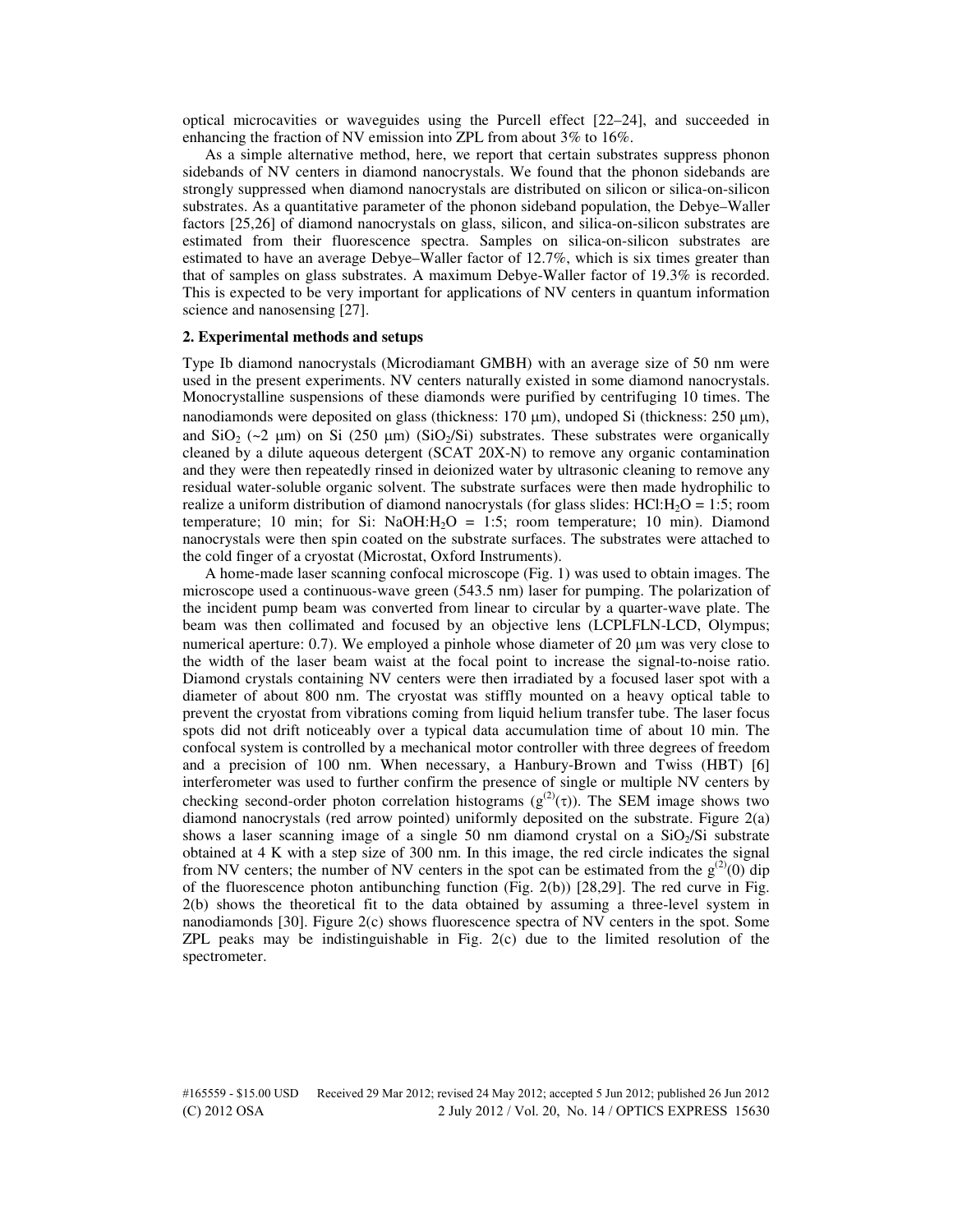

Fig. 1. Stable home-made confocal microscope system with a cryostat installed on a fixed stage. The inserted SEM image shows a uniform distribution of average ~50 nm of diamonds on the substrate, the red-arrows indicating the nanodiamonds. (DM: dichroic mirror; BC: beam control; OBJ: objective lens; F: filter; PH: pinhole; HM: half mirror; HL: halogen-tungsten lamp; Spec: spectrometer; HBT: Hanbury-Brown and Twiss\_interferometer; CCD: Charge Coupled Device; SPC: Single Photon Counter).



Fig. 2. (a) Laser confocal microscopy image of 50-nm diamond crystals. (b) NV center fluorescence photon antibunching function (measured from the nanodiamond indicated by the red circle in (a)). The red curve is a theoretical fit to the data for a three-level system. (c) Spectrum obtained from this multiple NV center in the same nanodiamond.

# **3. Results and discussion**

We first measured the fluorescence spectra of NV centers on the three different substrates at room temperature (RT) (Figs. 3(a)–3(c)). The excitation intensity was  $2 \times 10^5$  W/cm<sup>2</sup>. Figure 3(a) shows the fluorescence spectrum obtained from the sample on the glass slide. The NV– centers gave a ZPL with a very weak intensity and also a broad and intense phonon sideband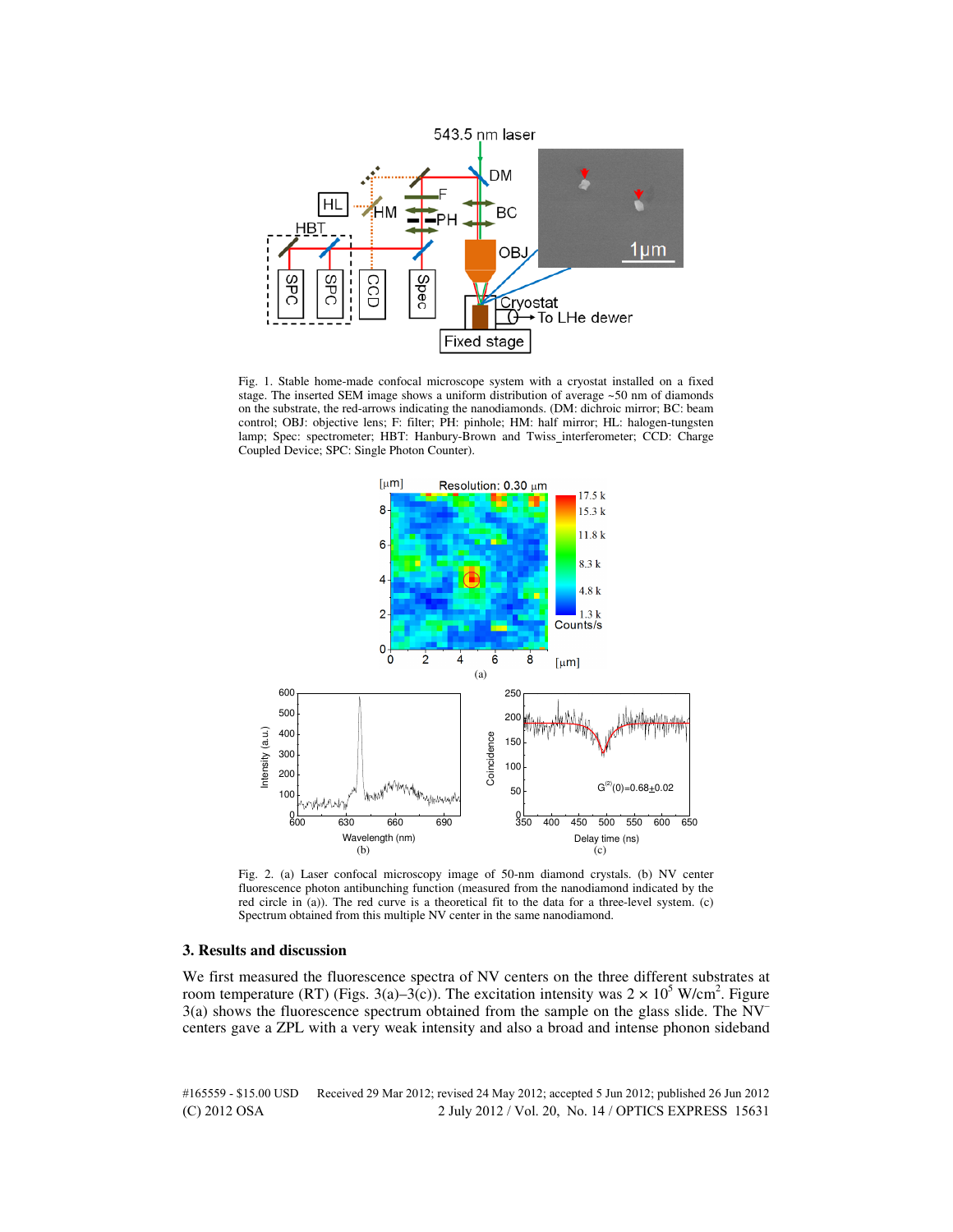spectrum. Figure 3(b) shows a similar NV spectrum from a sample on a Si substrate. The ZPL is a little stronger than that of the sample on the glass substrate. Figure  $3(c)$  shows the spectrum of NV centers in sample on the silica-on-silicon substrate. This spectrum has a similar profile to that of the sample on the glass substrate. The Debye–Waller factors measured from the ZPL in all these obtained fluorescence spectra were less than  $1\%$ , as discussed below.



Fig. 3. Spectra of NV centers in diamond nanocrystals measured at  $(a)$ –(c) RT and  $(d)$ –(f) 4 K on (a) and (d) glass, (b) and (e) Si, and (c) and (f)  $SiO<sub>2</sub>/Si$  substrates.

Figures 3(d)–3(f) show spectra of NV centers measured at 4 K. Figure 3(d) shows the spectrum from NV centers in the sample on a glass substrate. The Debye–Waller factor of ZPL is slightly enhanced relative to that of the RT spectrum. Note that the ZPL width is determined by the spectrometer resolution (2 nm). In contrast, a very sharp ZPL was obtained for the sample on Si substrates, as shown in Fig. 3(e). The phonon sideband is greatly suppressed compared to that for the glass substrate. Interestingly, the phonon sideband of the sample on the  $SiO<sub>2</sub>/Si$  substrate (Fig. 3(f)) was further suppressed; the phonon sideband intensity was half that of the sample on the Si substrate with a similar ZPL intensity.

For more quantitative analysis, in this study, the Debye–Waller factor  $F_{D-W}$  was calculated using the following function:

$$
F_{D-W} = \frac{\int d\lambda I_{ZPL}}{\int d\lambda I_{ZPL} + \int d\lambda I_{Phomon-sidedband}}
$$
(1)

This is schematically depicted in Fig. 4. The NV<sup>-</sup> ZPL Debye-Waller factor is calculated to be  $\sim$ 1% for the sample on the glass substrate, even at 4 K. In contrast, the sample on the Si substrate has a Debye–Waller factor of 8.47%, which is eight times greater than that of the sample on the glass sample. Furthermore, the sample on the  $SiO<sub>2</sub>/Si$  substrate has a Debye– Waller factor of 19.3%, which is more than twice that of the sample on the Si substrate.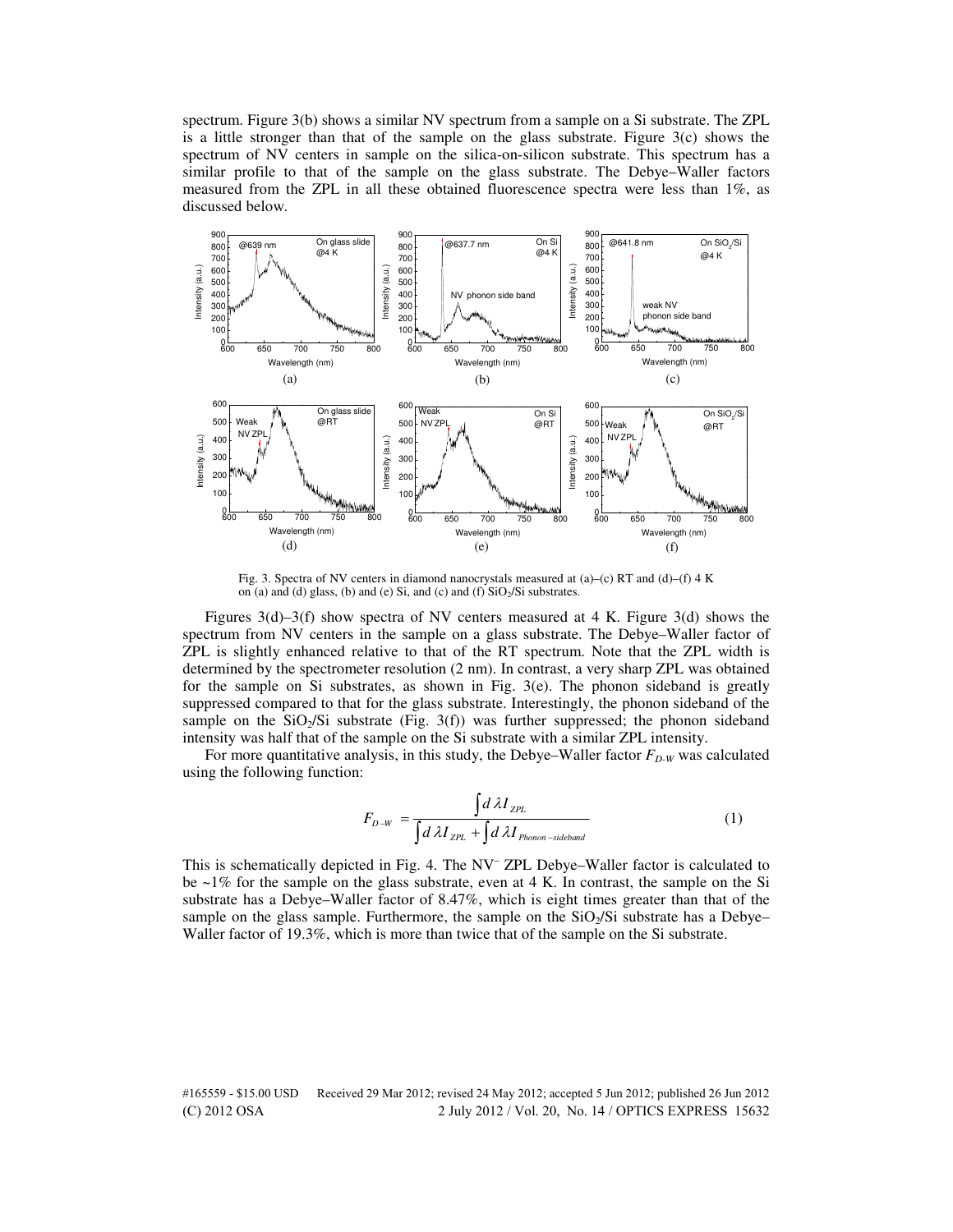

Fig. 4. Method for calculating the Debye–Waller factor from NV center fluorescence spectra.

To investigate this suppression of the phonon sideband in more detail, we repeated the measurements of the NV center fluorescence spectra and obtained statistical distributions of  $F_{D,W}$  for the three substrates (Fig. 5). Here, 16 samples were selected on each substrate (total 48 samples) with a single ZPL in the fluorescence spectrum. The NV– ZPL of the samples on glass substrates gave Debye–Waller factors in the range 1 to 3%. The average Debye−Waller factor for all 16 samples is 2%. For samples on undoped Si substrates, the Debye–Waller factors obtained from the NV– ZPL are distributed over a wider range of 3 to 13%. The distribution peaks between 5 and 7% and the average Debye–Waller factor is 7.3%. Samples on SiO2/Si substrates exhibit a similar wide distribution with Debye–Waller factors in the range 9 to 19%. The distribution peaks between 11 and 13% and the average Debye–Waller factor is 12.7%. The largest Debye–Waller factor observed in this experiment was 19.3%. The average Debye–Waller factor of samples on  $SiO<sub>2</sub>/Si$  substrates is almost six times greater than those of samples on glass substrates and is twice those of samples on Si substrates. These experimental results clearly demonstrate that some substrates can suppress the phonon sideband of NV centers in diamond nanocrystals.

We considered whether local heating of the samples by the pump laser beam may have caused the above-mentioned differences since the substrates had different thermal conductivities. To determine whether this was the case, we measured the Debye–Waller factors from the NV<sup>-</sup> ZPL of the three substrates at 4 K using five different excitation intensities  $(2 \times 10^5, 1 \times 10^5, 0.5 \times 10^5, 0.2 \times 10^5, \text{ and } 0.1 \times 10^5 \text{ W/cm}^2)$ . Figure 6 shows the results obtained. Even when the excitation intensity was varied by a factor of 20, the variation in the Debye–Waller factors was lower for the same substrate than that between different substrates. We thus conclude that local heating by the pump laser is not the main cause of the observed differences in the Debye–Waller factors for the different substrates. After the submission of this paper, we found that the Debye-Waller factors for the samples on Si and SiO2/Si decreased linearly as the temperature increased from 4 K to 230 K (The details will be reported elsewhere [31].)

It may be possible that the strain inside the nano crystal may be related to the observed differences in the Debye-Waller factors for the different substrates. In order to study this possibility, further investigation on polarization anisotropy will be helpful. It will be also interesting to study the relation between the Debye-Waller factors and the size of the nano diamonds in future.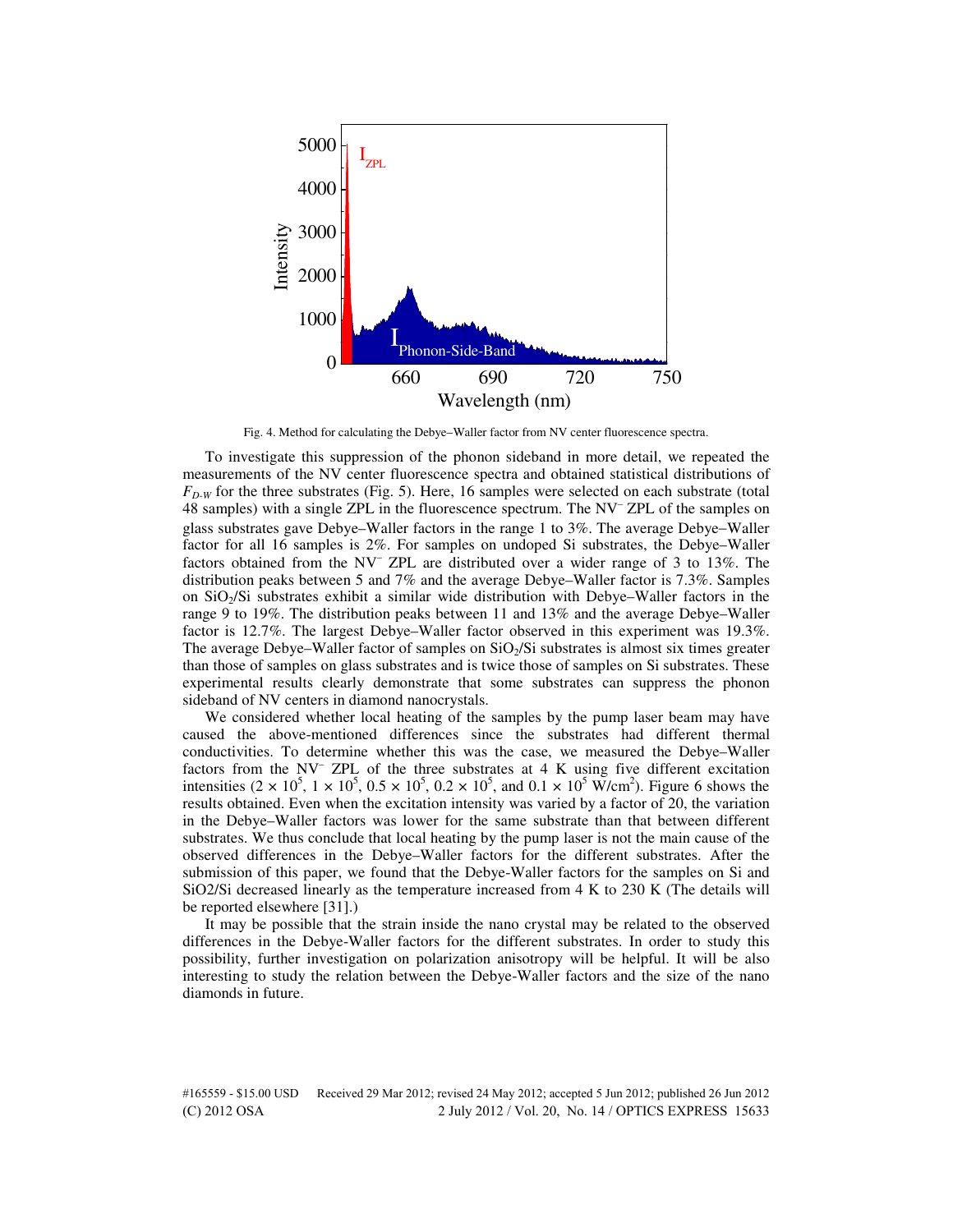

Fig. 5. Statistical distribution of NV– ZPL Debye–Waller factors for samples based on the three different substrates. The red, green, and blue bars represent the *FD-W* distributions of samples on glass, undoped Si, and SiO<sub>2</sub>/Si substrates, respectively.



Fig. 6. NV– Debye–Waller factors as a function of excitation power for samples on glass (black), undoped Si (red), and  $SiO<sub>2</sub>/Si$  (blue) substrates.

#### **4. Conclusion**

Substrates effect is observed on the suppression of the phonon sideband from nitrogen vacancy (NV) centers in 50nm diamond nanocrystals at cryogenic temperatures. As a quantitative parameter of the population of phonon sidebands, the Debye–Waller factor is estimated from fluorescence spectra on glass, silicon, and silica-on-silicon substrates. Fluorescence spectra of negatively charged NV centers in nanodiamonds on silica-on-silicon